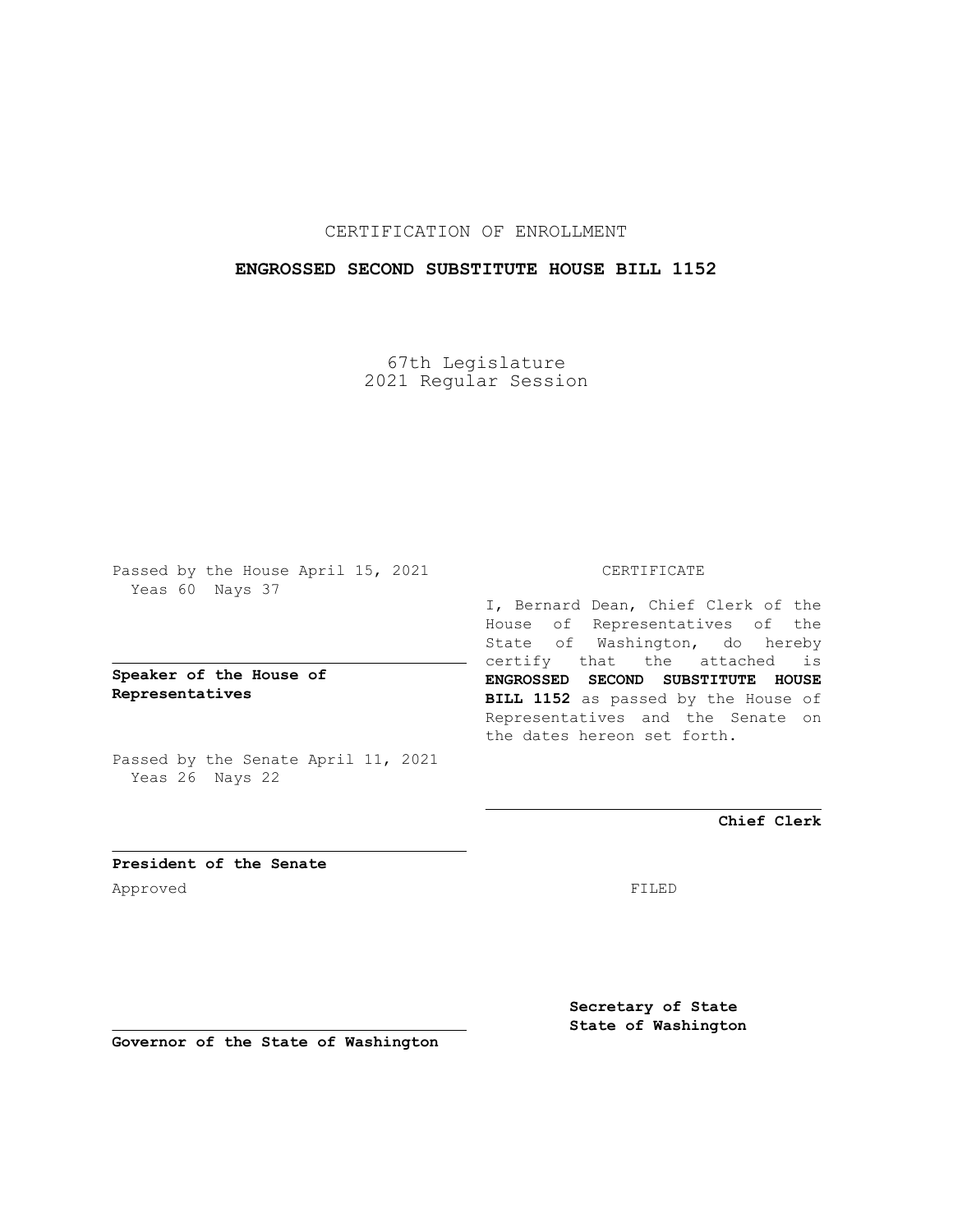### **ENGROSSED SECOND SUBSTITUTE HOUSE BILL 1152**

AS AMENDED BY THE SENATE

Passed Legislature - 2021 Regular Session

## **State of Washington 67th Legislature 2021 Regular Session**

**By** House Appropriations (originally sponsored by Representatives Riccelli, Leavitt, Stonier, Ormsby, Lekanoff, Pollet, Bronoske, and Bateman; by request of Office of the Governor)

READ FIRST TIME 02/22/21.

 AN ACT Relating to supporting measures to create comprehensive public health districts; amending RCW 70.05.030, 70.05.035, 70.46.020, and 70.46.031; adding a new section to chapter 43.70 RCW; adding a new section to chapter 70.46 RCW; adding a new section to chapter 43.20 RCW; creating a new section; and providing an effective 6 date.

BE IT ENACTED BY THE LEGISLATURE OF THE STATE OF WASHINGTON:

 NEW SECTION. **Sec. 1.** The legislature finds that everyone in Washington state, no matter what community they live in, should be able to rely on a public health system that is able to support a standard level of public health service. Like public safety, there is a foundational level of public health delivery that must exist everywhere for services to work. A strong public health system is only possible with intentional investments into our state's public health system. Services should be delivered efficiently, equitably, and effectively, in ways that make the best use of technology, science, expertise, and leveraged resources and in a manner that is responsive to local communities.

 NEW SECTION. **Sec. 2.** A new section is added to chapter 43.70 20 RCW to read as follows: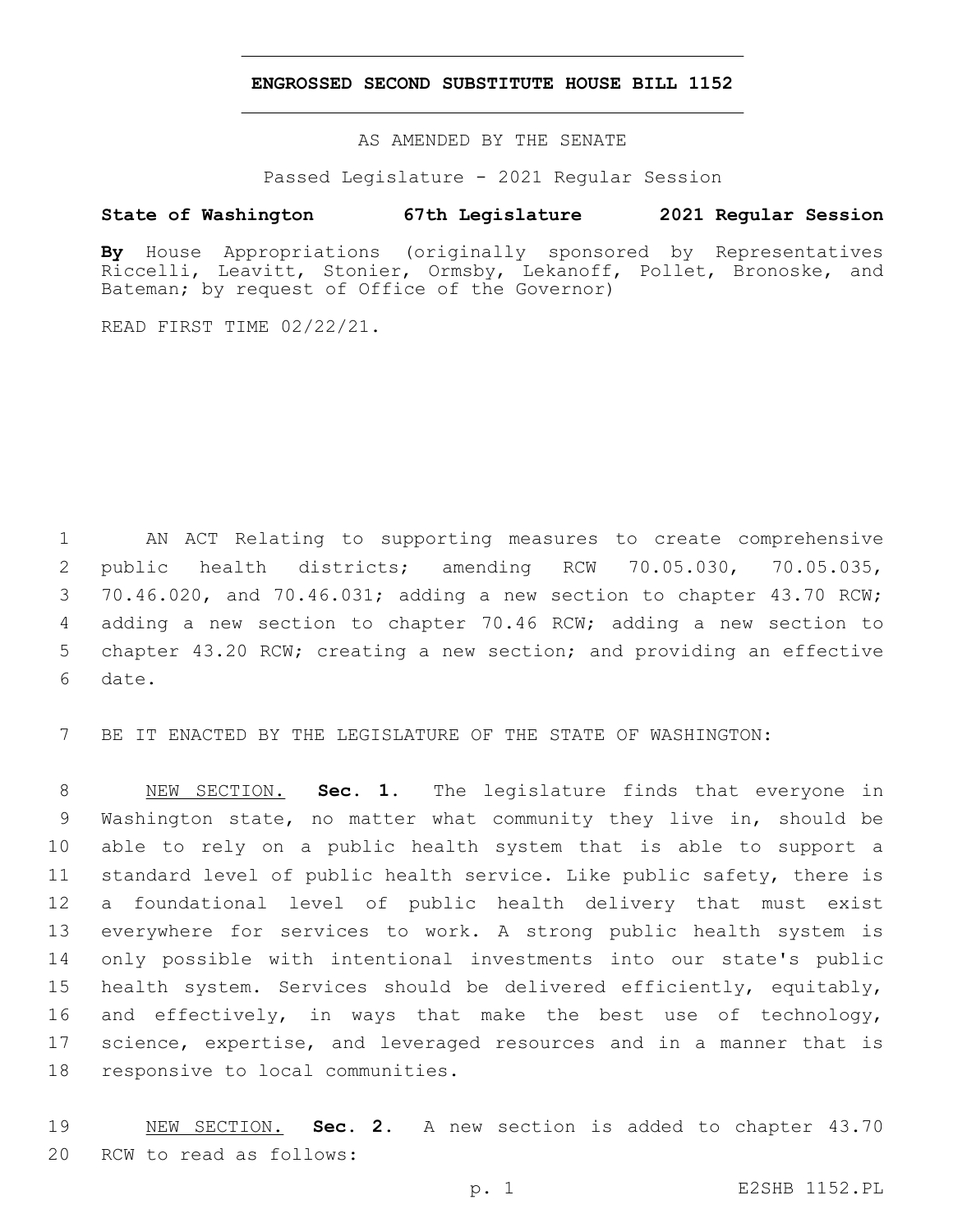1 (1) The public health advisory board is established within the 2 department. The advisory board shall:

3 (a) Advise and provide feedback to the governmental public health 4 system and provide formal public recommendations on public health;

5 (b) Monitor the performance of the governmental public health system;6

7 (c) Develop goals and a direction for public health in Washington 8 and provide recommendations to improve public health performance and 9 to achieve the identified goals and direction;

10 (d) Advise and report to the secretary;

11 (e) Coordinate with the governor's office, department, state 12 board of health, local health jurisdictions, and the secretary;

13 (f) Evaluate public health emergency response and provide 14 recommendations for future response, including coordinating with 15 relevant committees, task forces, and stakeholders to analyze the 16 COVID-19 public health response; and

17 (g) Evaluate the use of foundational public health services 18 funding by the governmental public health system.

19 (2) The public health advisory board shall consist of 20 representatives from each of the following appointed by the governor:

21 (a) The governor's office;

22 (b) The director of the state board of health or the director's 23 designee;

24 (c) The secretary of the department or the secretary's designee;

25 (d) The chair of the governor's interagency council on health 26 disparities;

27 (e) Two representatives from the tribal government public health 28 sector selected by the American Indian health commission;

29 (f) One member of the county legislative authority from a eastern 30 Washington county selected by a statewide association representing 31 counties;

32 (g) One member of the county legislative authority from a western 33 Washington county selected by a statewide association representing 34 counties;

35 (h) An organization representing businesses in a region of the 36 state;

37 (i) A statewide association representing community and migrant 38 health centers;

39 (j) A statewide association representing Washington cities;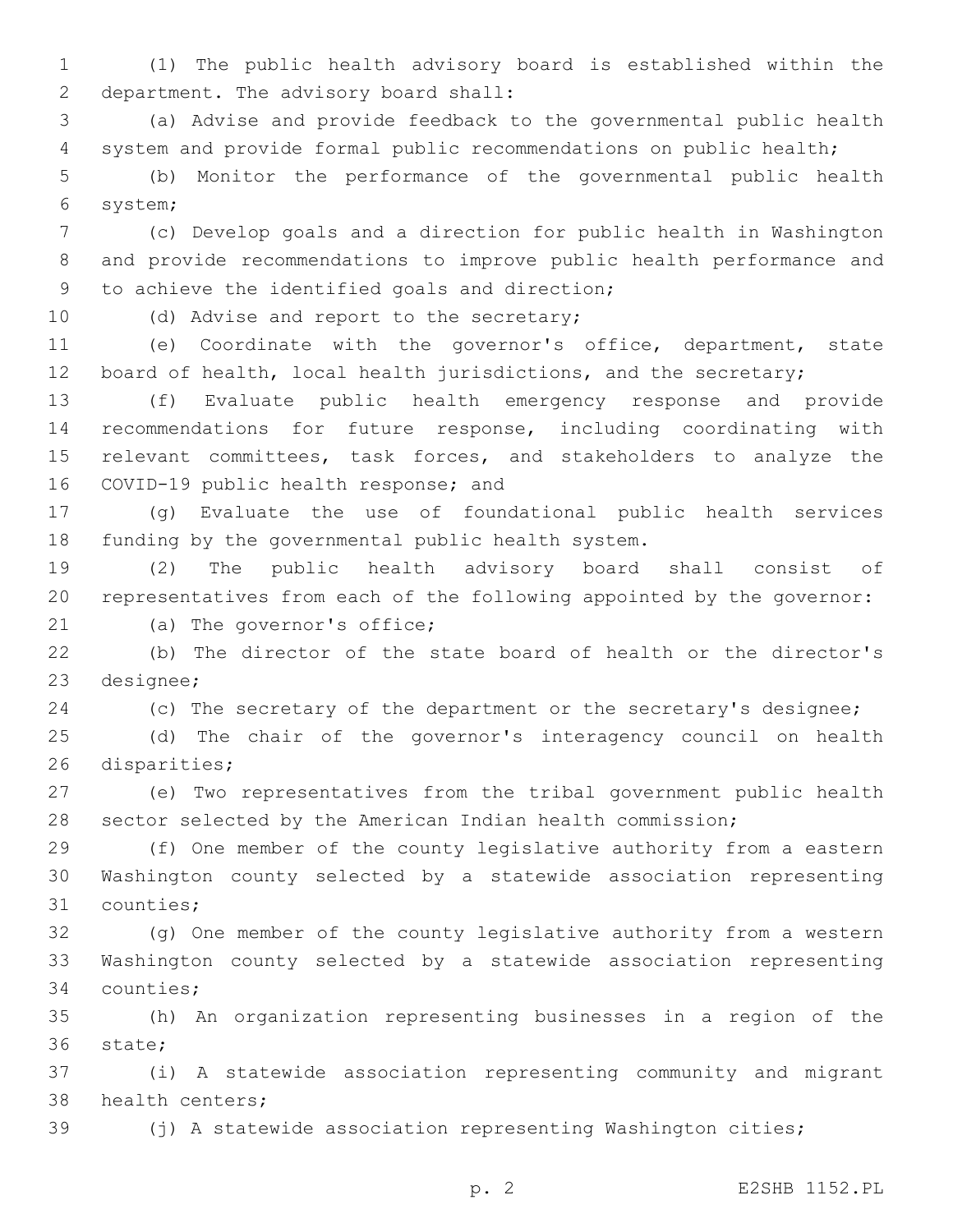(k) Four representatives from local health jurisdictions selected by a statewide association representing local public health officials, including one from a jurisdiction east of the Cascade mountains with a population between 200,000 and 600,000, one from a jurisdiction east of the Cascade mountains with a population under 200,000, one from a jurisdiction west of the Cascade mountains with a population between 200,000 and 600,000, and one from a jurisdiction west of the Cascade mountains with a population less than 200,000;

(l) A statewide association representing Washington hospitals;

(m) A statewide association representing Washington physicians;

(n) A statewide association representing Washington nurses;

 (o) A statewide association representing Washington public health 13 or public health professionals; and

 (p) A consumer nonprofit organization representing marginalized 15 populations.

 (3) In addition to the members of the public health advisory board listed in subsection (2) of this section, there must be four nonvoting ex officio members from the legislature consisting of one legislator from each of the two largest caucuses in both the house of 20 representatives and the senate.

 (4) Staff support for the public health advisory board, including arranging meetings, must be provided by the department.

 (5) Legislative members of the public health advisory board may be reimbursed for travel expenses in accordance with RCW 44.04.120. Nonlegislative members are not entitled to be reimbursed for travel expenses if they are elected officials or are participating on behalf of an employer, governmental entity, or other organization. Any reimbursement for other nonlegislative members is subject to chapter 29 43.03 RCW.

 (6) The public health advisory board is a class one group under 31 chapter 43.03 RCW.

 **Sec. 3.** RCW 70.05.030 and 1995 c 43 s 6 are each amended to read 33 as follows:

34 ((In counties without a home rule charter, the board of county commissioners shall constitute the local board of health, unless the county is part of a health district pursuant to chapter 70.46 RCW. The jurisdiction of the local board of health shall be coextensive 38 with the boundaries of said county. The board of county commissioners may, at its discretion, adopt an ordinance expanding the size and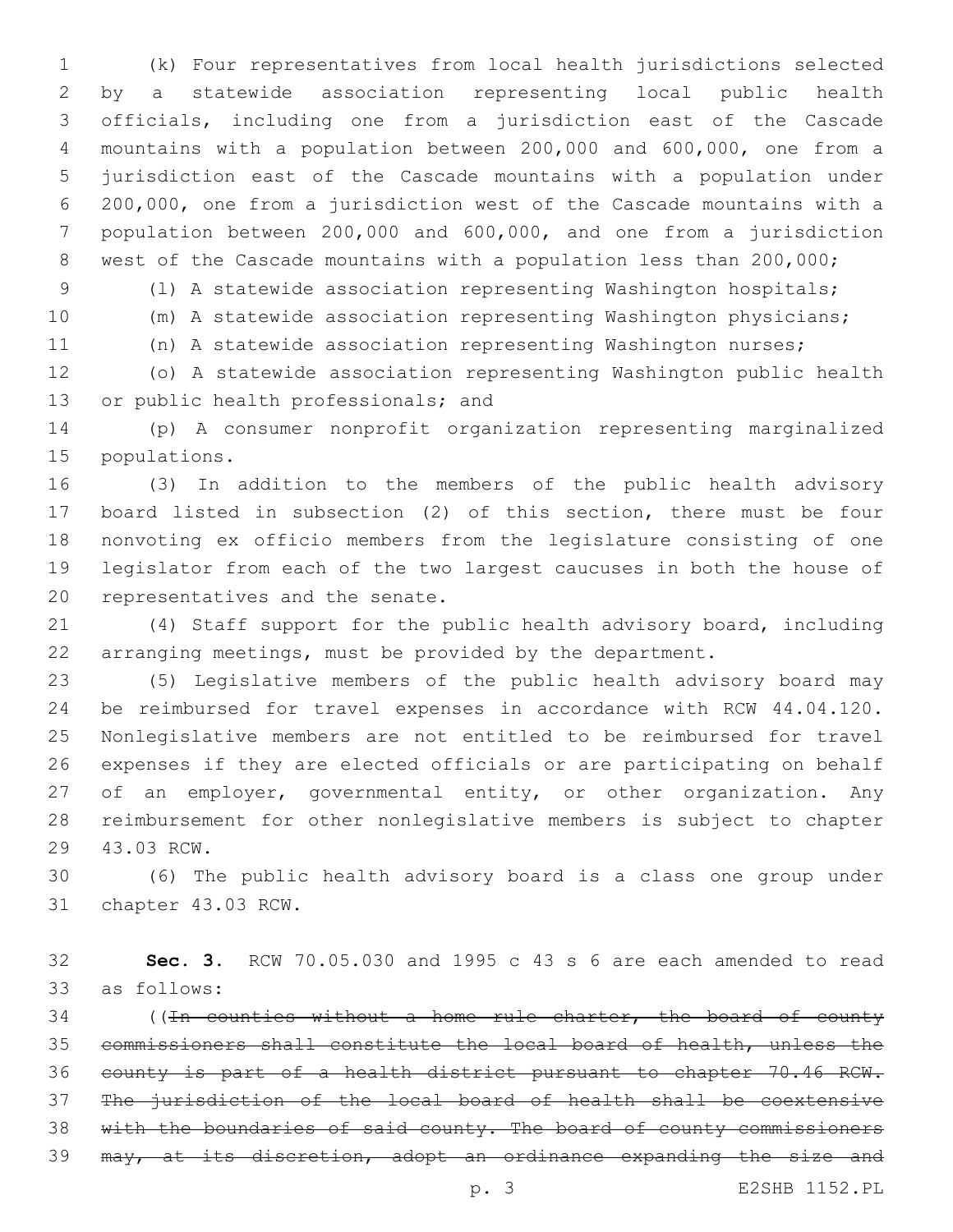composition of the board of health to include elected officials from cities and towns and persons other than elected officials as members so long as persons other than elected officials do not constitute a 4 majority. An ordinance adopted under this section shall include provisions for the appointment, term, and compensation, or reimbursement of expenses.)) (1) Except as provided in subsection (2) of this section, for counties without a home rule charter, the board of county commissioners and the members selected under (a) and (e) of this 10 subsection, shall constitute the local board of health, unless the county is part of a health district pursuant to chapter 70.46 RCW. The jurisdiction of the local board of health shall be coextensive 13 with the boundaries of the county. (a) The remaining board members must be persons who are not elected officials and must be selected from the following categories consistent with the requirements of this section and the rules adopted by the state board of health under section 8 of this act: (i) Public health, health care facilities, and providers. This category consists of persons practicing or employed in the county who are: (A) Medical ethicists; (B) Epidemiologists; (C) Experienced in environmental public health, such as a registered sanitarian; (D) Community health workers; (E) Holders of master's degrees or higher in public health or the equivalent; (F) Employees of a hospital located in the county; or (G) Any of the following providers holding an active or retired license in good standing under Title 18 RCW: (I) Physicians or osteopathic physicians; (II) Advanced registered nurse practitioners; (III) Physician assistants or osteopathic physician assistants; (IV) Registered nurses; (V) Dentists; (VI) Naturopaths; or (VII) Pharmacists; (ii) Consumers of public health. This category consists of county residents who have self-identified as having faced significant health inequities or as having lived experiences with public health-related

p. 4 E2SHB 1152.PL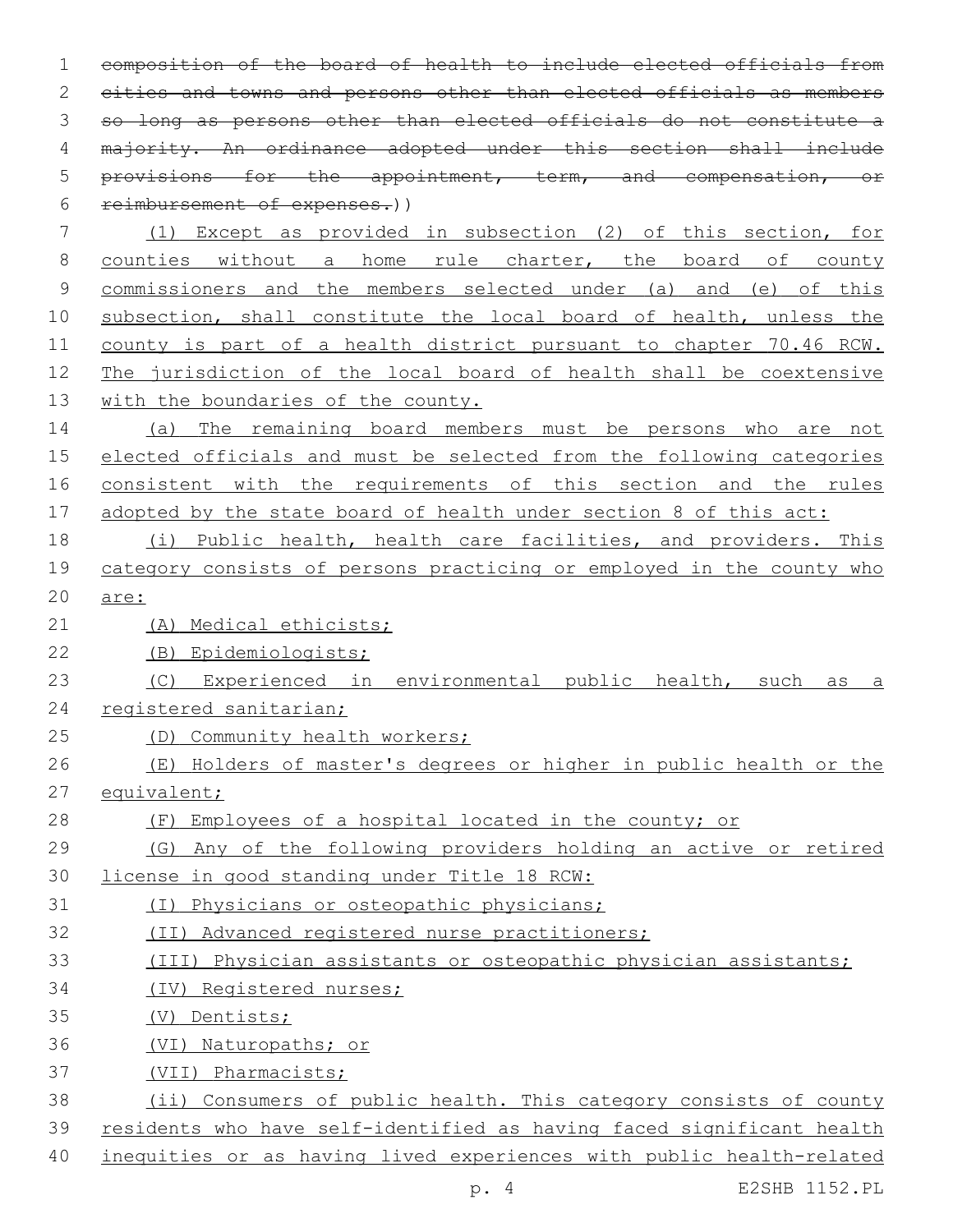programs such as: The special supplemental nutrition program for 2 women, infants, and children; the supplemental nutrition program; home visiting; or treatment services. It is strongly encouraged that individuals from historically marginalized and underrepresented communities are given preference. These individuals may not be elected officials and may not have any fiduciary obligation to a health facility or other health agency, and may not have a material financial interest in the rendering of health services; and (iii) Other community stakeholders. This category consists of persons representing the following types of organizations located in the county: (A) Community-based organizations or nonprofits that work with populations experiencing health inequities in the county; (B) Active, reserve, or retired armed services members; (C) The business community; or (D) The environmental public health regulated community. (b) The board members selected under (a) of this subsection must be approved by a majority vote of the board of county commissioners. (c) If the number of board members selected under (a) of this subsection is evenly divisible by three, there must be an equal 21 number of members selected from each of the three categories. If 22 there are one or two members over the nearest multiple of three, those members may be selected from any of the three categories. However, if the board of health demonstrates that it attempted to recruit members from all three categories and was unable to do so, 26 the board may select members only from the other two categories. (d) There may be no more than one member selected under (a) of this subsection from one type of background or position. (e) If a federally recognized Indian tribe holds reservation, trust lands, or has usual and accustomed areas within the county, or if a 501(c)(3) organization registered in Washington that serves American Indian and Alaska Native people and provides services within the county, the board of health must include a tribal representative selected by the American Indian health commission. (f) The board of county commissioners may, at its discretion, adopt an ordinance expanding the size and composition of the board of health to include elected officials from cities and towns and persons 38 other than elected officials as members so long as the city and county elected officials do not constitute a majority of the total membership of the board.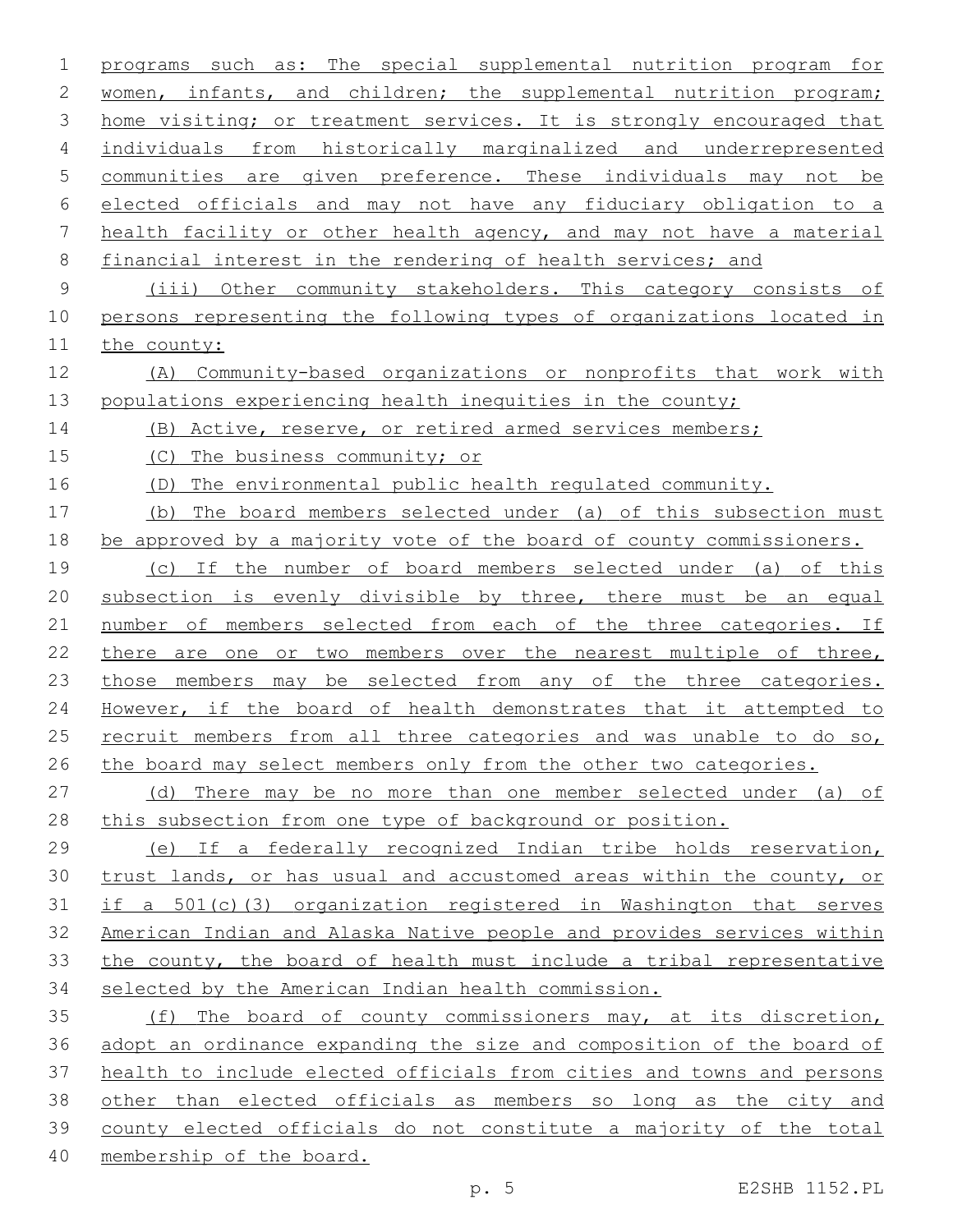(g) Except as provided in (a) and (e) of this subsection, an ordinance adopted under this section shall include provisions for the 3 appointment, term, and compensation, or reimbursement of expenses. (h) The jurisdiction of the local board of health shall be coextensive with the boundaries of the county. (i) The local health officer, as described in RCW 70.05.050, shall be appointed by the official designated under the provisions of 8 the county charter. The same official designated under the provisions 9 of the county charter may appoint an administrative officer, as described in RCW 70.05.045. 11 (j) The number of members selected under (a) and (e) of this subsection must equal the number of city and county elected officials on the board of health. 14 (k) At the first meeting of a district board of health the members shall elect a chair to serve for a period of one year. 16 (1) Any decision by the board of health related to the setting or 17 modification of permit, licensing, and application fees may only be 18 determined by the city and county elected officials on the board. (2) A local board of health comprised solely of elected officials may retain this composition if the local health jurisdiction had a public health advisory committee or board with its own bylaws established on January 1, 2021. By January 1, 2022, the public health advisory committee or board must meet the requirements established in 24 section 7 of this act for community health advisory boards. Any 25 future changes to local board of health composition must meet the requirements of subsection (1) of this section.

 **Sec. 4.** RCW 70.05.035 and 1995 c 43 s 7 are each amended to read 28 as follows:

29 ((In counties with a home rule charter, the county legislative authority shall establish a local board of health and may prescribe 31 the membership and selection process for the board. The county legislative authority may appoint to the board of health elected officials from cities and towns and persons other than elected officials as members so long as persons other than elected officials 35 do not constitute a majority. The county legislative authority shall specify the appointment, term, and compensation or reimbursement of expenses. The jurisdiction of the local board of health shall be coextensive with the boundaries of the county. The local health officer, as described in RCW 70.05.050, shall be appointed by the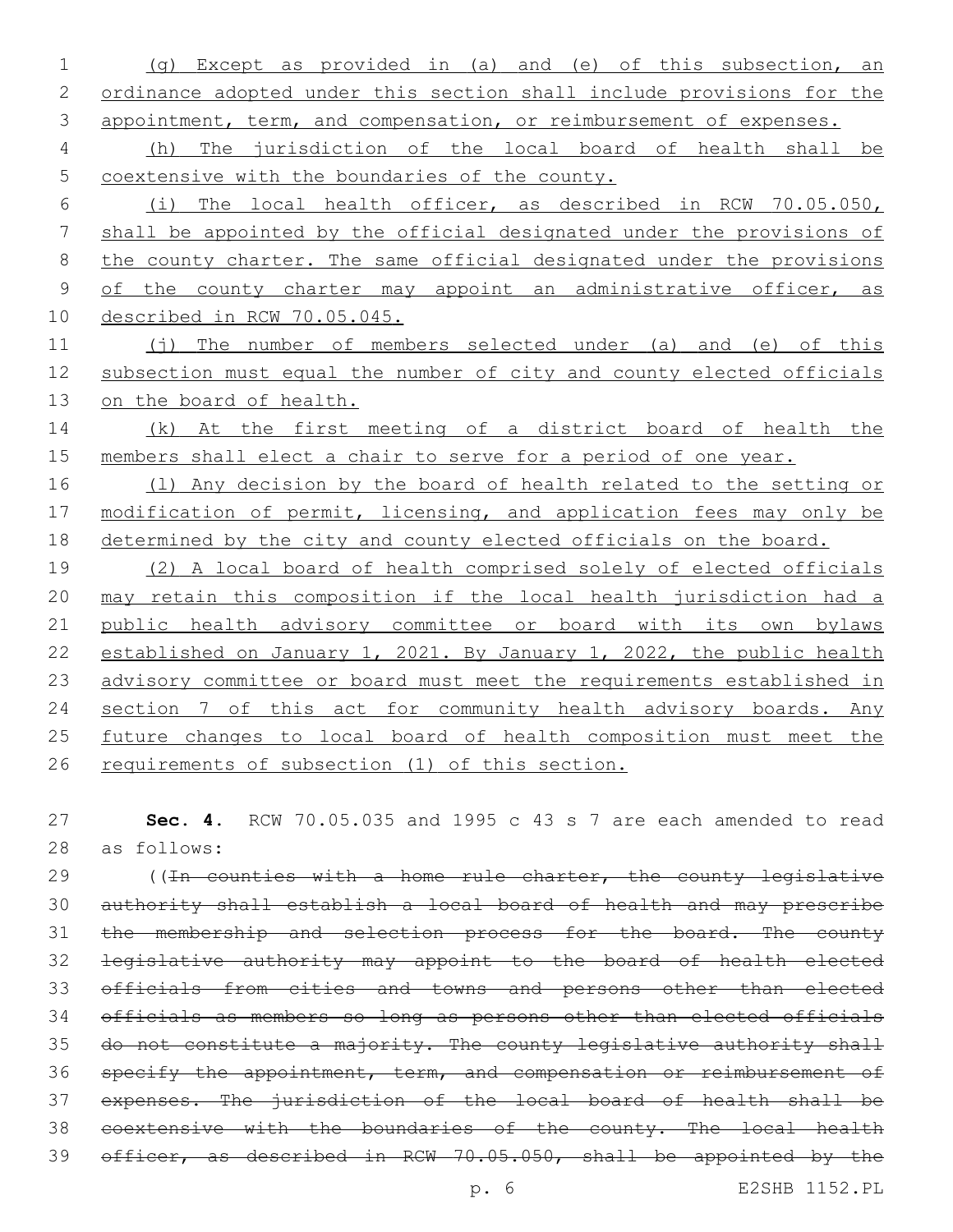| $\mathbf 1$   | official designated under the provisions of the county charter. The   |
|---------------|-----------------------------------------------------------------------|
| 2             | same official designated under the provisions of the county charter   |
| 3             | may appoint an administrative officer, as described in RCW            |
| 4             | 70.05.045.)                                                           |
| 5             | (1) Except as provided in subsection (2) of this section, for         |
| 6             | home rule charter counties, the county legislative authority shall    |
| 7             | establish a local board of health and may prescribe the membership    |
| $8\,$         | and selection process for the board. The membership of the local      |
| $\mathcal{G}$ | board of health must also include the members selected under (a) and  |
| 10            | (e) of this subsection.                                               |
| 11            | The remaining board members must be persons who are not<br>(a)        |
| 12            | elected officials and must be selected from the following categories  |
| 13            | consistent with the requirements of this section and the rules        |
| 14            | adopted by the state board of health under section 8 of this act:     |
| 15            | (i) Public health, health care facilities, and providers. This        |
| 16            | category consists of persons practicing or employed in the county who |
| 17            | are:                                                                  |
| 18            | (A) Medical ethicists;                                                |
| 19            | (B) Epidemiologists;                                                  |
| 20            | Experienced in environmental public health, such<br>(C)<br>as<br>а    |
| 21            | registered sanitarian;                                                |
| 22            | (D) Community health workers;                                         |
| 23            | (E) Holders of master's degrees or higher in public health or the     |
| 24            | equivalent;                                                           |
| 25            | (F) Employees of a hospital located in the county; or                 |
| 26            | Any of the following providers holding an active or retired<br>(G)    |
| 27            | license in good standing under Title 18 RCW:                          |
| 28            | (I) Physicians or osteopathic physicians;                             |
| 29            | (II) Advanced registered nurse practitioners;                         |
| 30            | (III) Physician assistants or osteopathic physician assistants;       |
| 31            | (IV) Registered nurses;                                               |
| 32            | (V) Dentists;                                                         |
| 33            | (VI) Naturopaths; or                                                  |
| 34            | (VII) Pharmacists;                                                    |
| 35            | (ii) Consumers of public health. This category consists of county     |
| 36            | residents who have self-identified as having faced significant health |
| 37            | inequities or as having lived experiences with public health-related  |
| 38            | programs such as: The special supplemental nutrition program for      |
| 39            | women, infants, and children; the supplemental nutrition program;     |
| 40            | home visiting; or treatment services. It is strongly encouraged that  |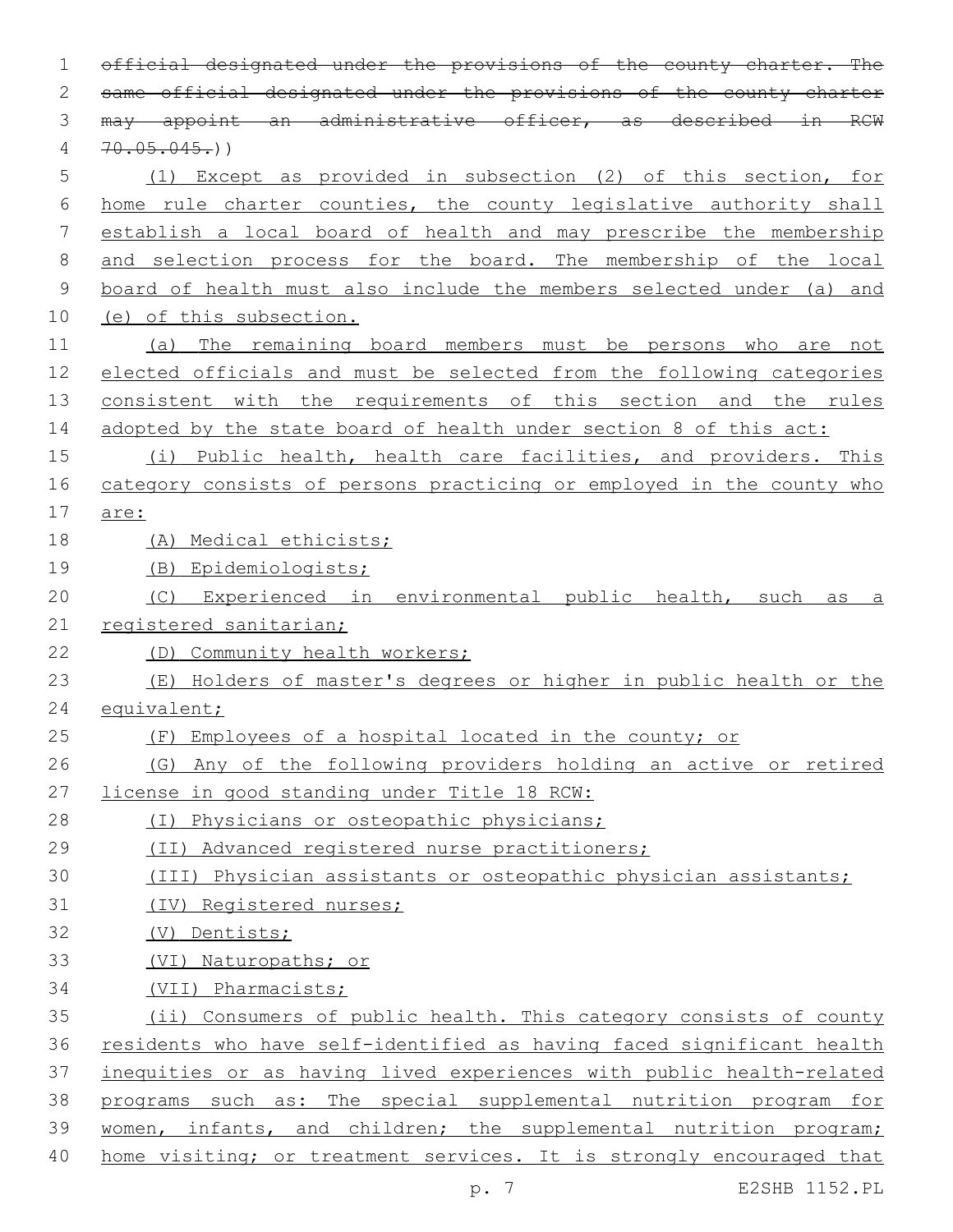| 1           | individuals from historically marginalized and underrepresented       |
|-------------|-----------------------------------------------------------------------|
| 2           | communities are given preference. These individuals may not be        |
| 3           | elected officials and may not have any fiduciary obligation to a      |
| 4           | health facility or other health agency, and may not have a material   |
| 5           | financial interest in the rendering of health services; and           |
| 6           | (iii) Other community stakeholders. This category consists of         |
| 7           | persons representing the following types of organizations located in  |
| 8           | the county:                                                           |
| $\mathsf 9$ | Community-based organizations or nonprofits that work with<br>(A)     |
| 10          | populations experiencing health inequities in the county;             |
| 11          | (B) Active, reserve, or retired armed services members;               |
| 12          | (C) The business community; or                                        |
| 13          | The environmental public health requlated community.<br>(D)           |
| 14          | The board members selected under (a) of this subsection must<br>(b)   |
| 15          | be approved by a majority vote of the board of county commissioners.  |
| 16          | (c) If the number of board members selected under (a) of this         |
| 17          | subsection is evenly divisible by three, there must be an equal       |
| 18          | number of members selected from each of the three categories. If      |
| 19          | there are one or two members over the nearest multiple of three,      |
| 20          | those members may be selected from any of the three categories.       |
| 21          | However, if the board of health demonstrates that it attempted to     |
| 22          | recruit members from all three categories and was unable to do so,    |
| 23          | the board may select members only from the other two categories.      |
| 24          | (d) There may be no more than one member selected under (a) of        |
| 25          | this subsection from one type of background or position.              |
| 26          | (e) If a federally recognized Indian tribe holds reservation,         |
| 27          | trust lands, or has usual and accustomed areas within the county, or  |
| 28          | if a 501(c)(3) organization registered in Washington that serves      |
| 29          | American Indian and Alaska Native people and provides services within |
| 30          | the county, the board of health must include a tribal representative  |
| 31          | selected by the American Indian health commission.                    |
| 32          | (f) The county legislative authority may appoint to the board of      |
| 33          | health elected officials from cities and towns and persons other than |
| 34          | elected officials as members so long as the city and county elected   |
| 35          | officials do not constitute a majority of the total membership of the |
| 36          | board.                                                                |
| 37          | (q) Except as provided in (a) and (e) of this subsection, the         |
| 38          | county legislative authority shall specify the appointment, term, and |
| 39          | compensation or reimbursement of expenses.                            |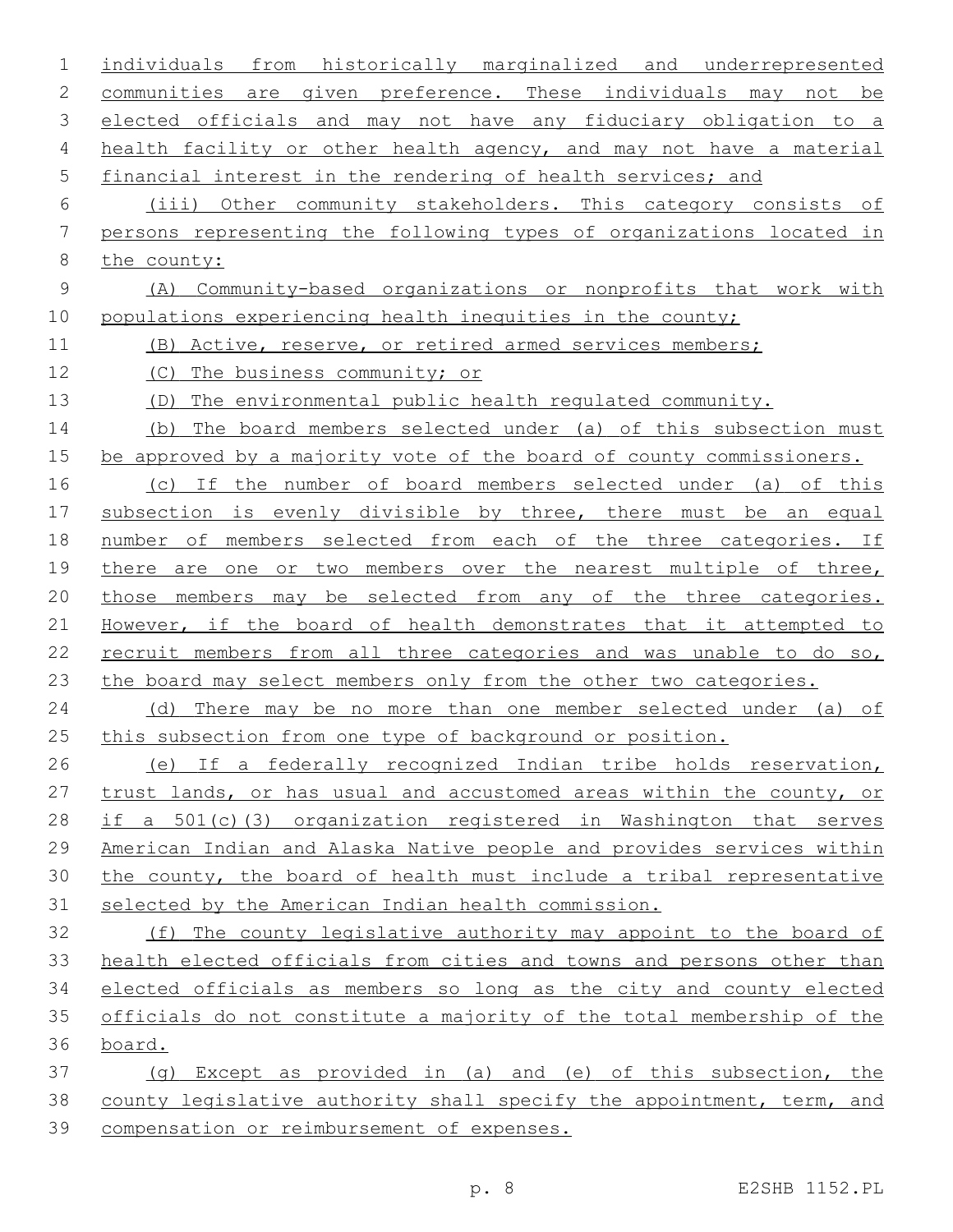(h) The jurisdiction of the local board of health shall be 2 coextensive with the boundaries of the county.

 (i) The local health officer, as described in RCW 70.05.050, shall be appointed by the official designated under the provisions of 5 the county charter. The same official designated under the provisions of the county charter may appoint an administrative officer, as described in RCW 70.05.045.

- 8 (j) The number of members selected under (a) and (e) of this subsection must equal the number of city and county elected officials on the board of health.
- (k) At the first meeting of a district board of health the members shall elect a chair to serve for a period of one year.

 (l) Any decision by the board of health related to the setting or 14 modification of permit, licensing, and application fees may only be 15 determined by the city and county elected officials on the board.

 (2) A local board of health comprised solely of elected officials may retain this composition if the local health jurisdiction had a public health advisory committee or board with its own bylaws 19 established on January 1, 2021. By January 1, 2022, the public health advisory committee or board must meet the requirements established in 21 section 7 of this act for community health advisory boards. Any future changes to local board of health composition must meet the requirements of subsection (1) of this section.

 **Sec. 5.** RCW 70.46.020 and 1995 c 43 s 10 are each amended to 25 read as follows:

 ((Health districts consisting of two or more counties may be 27 created whenever two or more boards of county commissioners shall by resolution establish a district for such purpose. Such a district shall consist of all the area of the combined counties. The district board of health of such a district shall consist of not less than five members for districts of two counties and seven members for districts of more than two counties, including two representatives from each county who are members of the board of county commissioners 34 and who are appointed by the board of county commissioners of each county within the district, and shall have a jurisdiction coextensive 36 with the combined boundaries. The boards of county commissioners may by resolution or ordinance provide for elected officials from cities and towns and persons other than elected officials as members of the district board of health so long as persons other than elected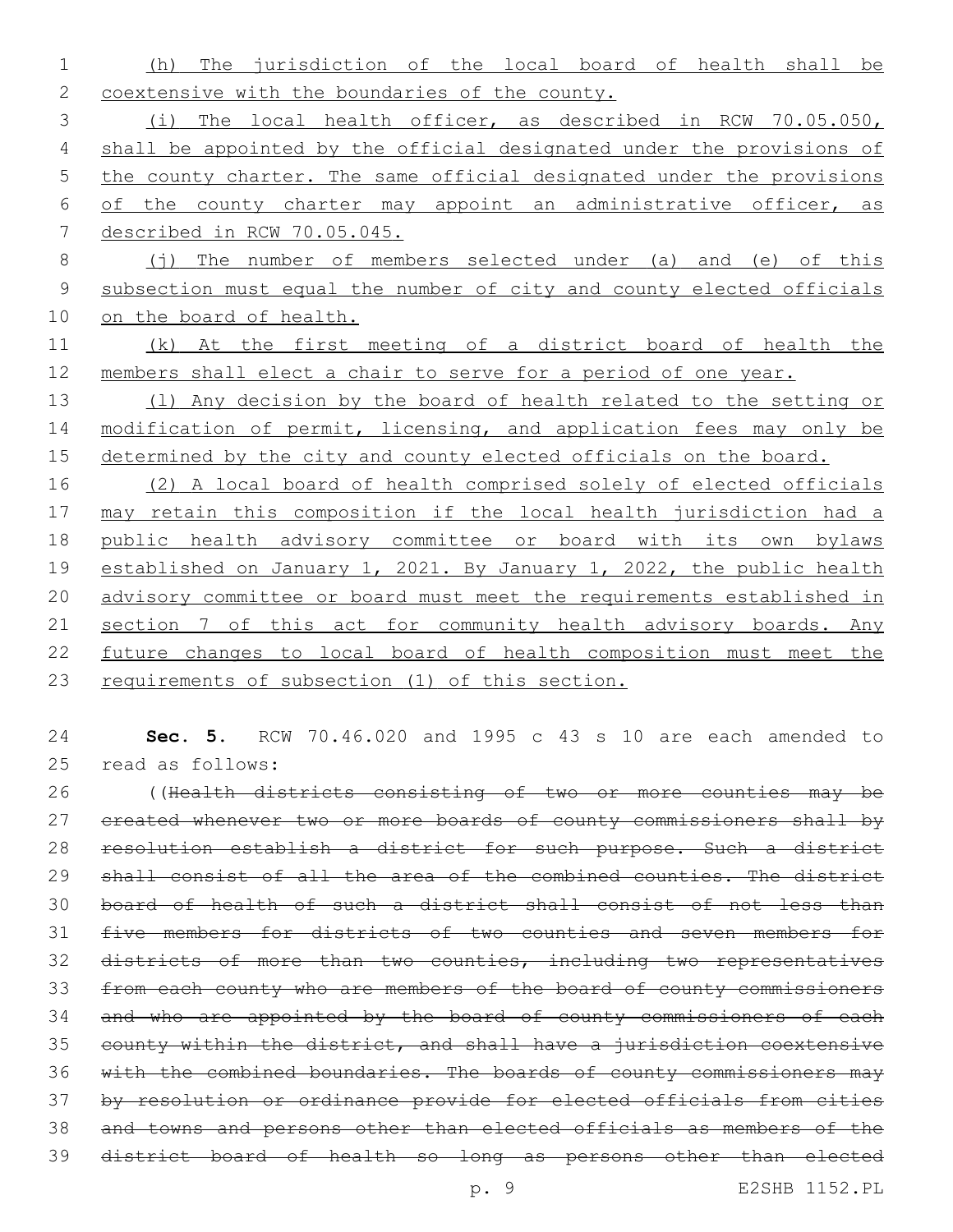officials do not constitute a majority. A resolution or ordinance 2 adopted under this section must specify the provisions for the 3 appointment, term, and compensation, or reimbursement of expenses. Any multicounty health district existing on the effective date of this act shall continue in existence unless and until changed by affirmative action of all boards of county commissioners or one or more counties withdraws [withdraw] pursuant to RCW 70.46.090.

 At the first meeting of a district board of health the members 9 shall elect a chair to serve for a period of one year.))

 (1) Except as provided in subsections (2) and (3) of this section, health districts consisting of two or more counties may be created whenever two or more boards of county commissioners shall by 13 resolution establish a district for such purpose. Such a district 14 shall consist of all the area of the combined counties. The district board of health of such a district shall consist of not less than 16 five members for districts of two counties and seven members for 17 districts of more than two counties, including two representatives from each county who are members of the board of county commissioners 19 and who are appointed by the board of county commissioners of each county within the district, and members selected under (a) and (e) of 21 this subsection, and shall have a jurisdiction coextensive with the combined boundaries.

 (a) The remaining board members must be persons who are not elected officials and must be selected from the following categories 25 consistent with the requirements of this section and the rules 26 adopted by the state board of health under section 8 of this act:

 (i) Public health, health care facilities, and providers. This category consists of persons practicing or employed in the health district who are:

- (A) Medical ethicists;
- (B) Epidemiologists;
- (C) Experienced in environmental public health, such as a registered sanitarian;
- (D) Community health workers;
- (E) Holders of master's degrees or higher in public health or the equivalent;
- (F) Employees of a hospital located in the health district; or

 (G) Any of the following providers holding an active or retired license in good standing under Title 18 RCW:

(I) Physicians or osteopathic physicians;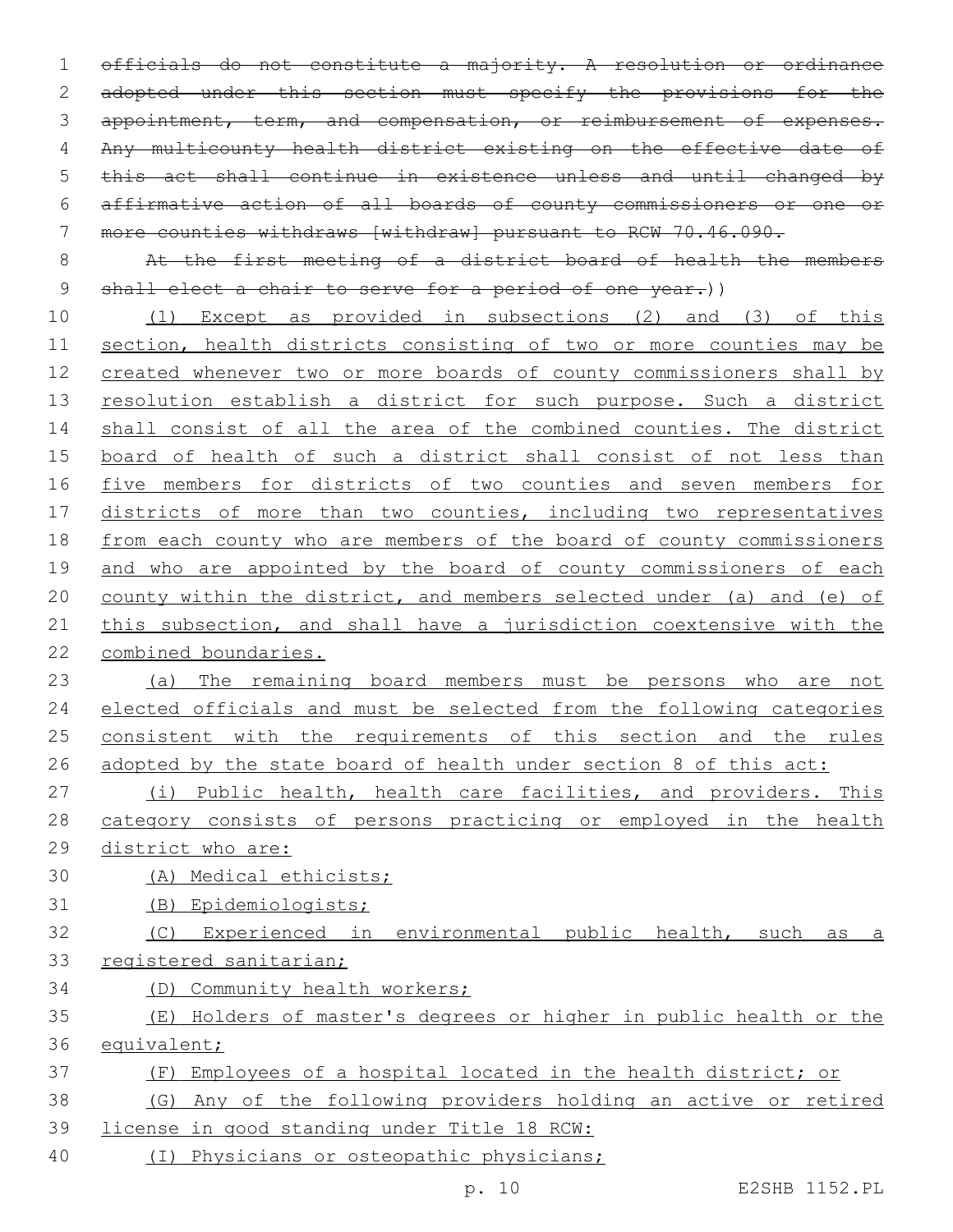| $\mathbf 1$ | (II) Advanced registered nurse practitioners;                         |
|-------------|-----------------------------------------------------------------------|
| 2           | (III) Physician assistants or osteopathic physician assistants;       |
| 3           | (IV) Registered nurses;                                               |
| 4           | Dentists;<br>(V)                                                      |
| 5           | (VI) Naturopaths; or                                                  |
| 6           | (VII) Pharmacists;                                                    |
| 7           | (ii) Consumers of public health. This category consists of health     |
| 8           | district residents who have self-identified as having faced           |
| $\mathsf 9$ | significant health inequities or as having lived experiences with     |
| 10          | public health-related programs such as: The special supplemental      |
| 11          | nutrition program for women, infants, and children; the supplemental  |
| 12          | nutrition program; home visiting; or treatment services. It is        |
| 13          | strongly encouraged that individuals from historically marginalized   |
| 14          | and underrepresented communities are given preference. These          |
| 15          | individuals may not be elected officials, and may not have any        |
| 16          | fiduciary obligation to a health facility or other health agency, and |
| 17          | may not have a material financial interest in the rendering of health |
| 18          | services; and                                                         |
| 19          | (iii) Other community stakeholders. This category consists of         |
| 20          | persons representing the following types of organizations located in  |
| 21          | the health district:                                                  |
| 22          | Community-based organizations or nonprofits that work with<br>(A)     |
| 23          | populations experiencing health inequities in the health district;    |
| 24          | (B) Active, reserve, or retired armed services members;               |
| 25          | The business community; or<br>(C)                                     |
| 26          | (D) The environmental public health regulated community.              |
| 27          | (b) The board members selected under (a) of this subsection must      |
| 28          | be approved by a majority vote of the board of county commissioners.  |
| 29          | (c) If the number of board members selected under (a) of this         |
| 30          | subsection is evenly divisible by three, there must be an equal       |
| 31          | number of members selected from each of the three categories. If      |
| 32          | there are one or two members over the nearest multiple of three,      |
| 33          | those members may be selected from any of the three categories.       |
| 34          | However, if the board of health demonstrates that it attempted to     |
| 35          | recruit members from all three categories and was unable to do so,    |
| 36          | the board may select members only from the other two categories.      |
| 37          | (d) There may be no more than one member selected under (a) of        |
| 38          | this subsection from one type of background or position.              |
| 39          | (e) If a federally recognized Indian tribe holds reservation,         |
| 40          | trust lands, or has usual and accustomed areas within the health      |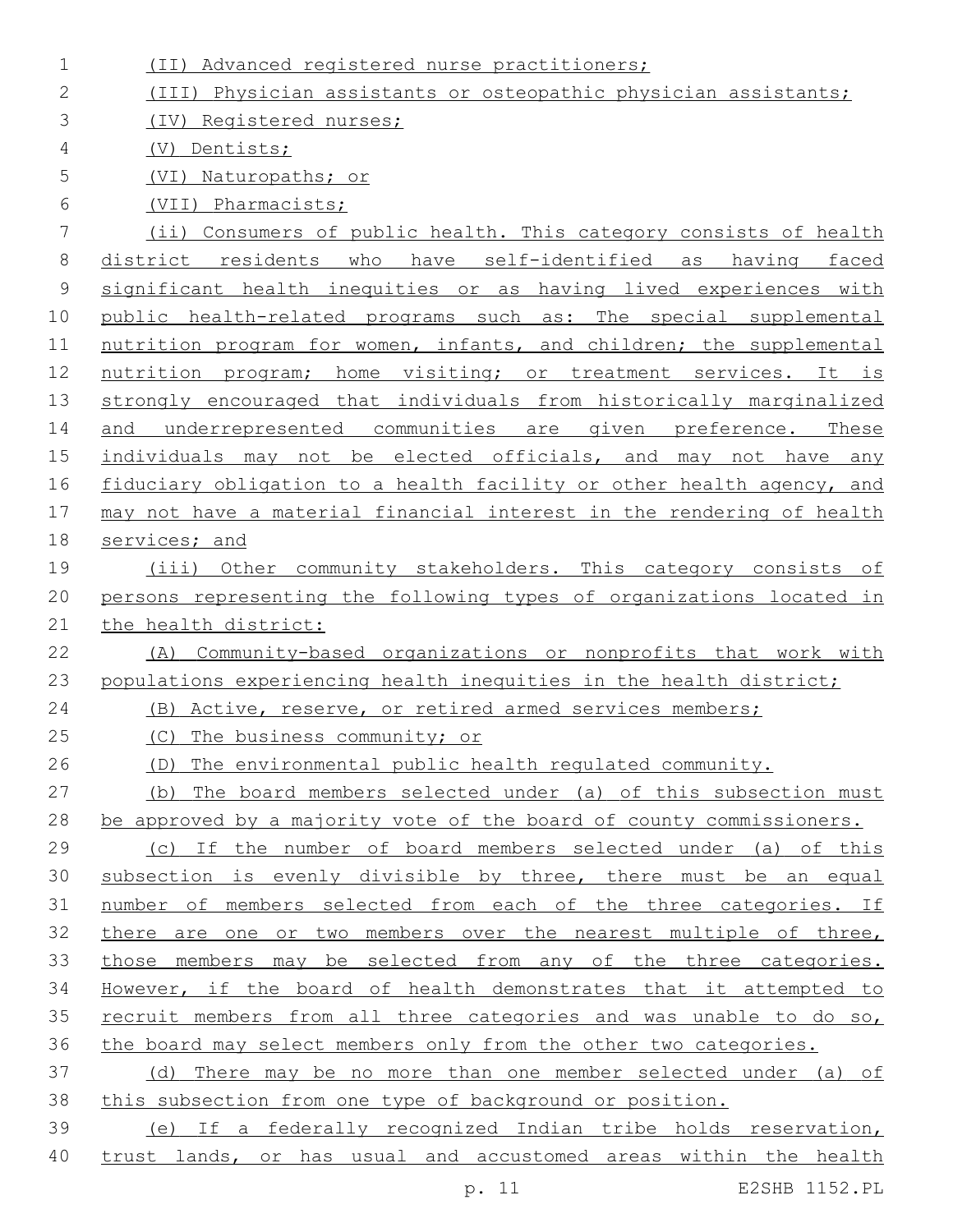district, or if a 501(c)(3) organization registered in Washington that serves American Indian and Alaska Native people and provides 3 services within the health district, the board of health must include a tribal representative selected by the American Indian health 5 commission.

 (f) The boards of county commissioners may by resolution or ordinance provide for elected officials from cities and towns and persons other than elected officials as members of the district board of health so long as the city and county elected officials do not constitute a majority of the total membership of the board.

 (g) Except as provided in (a) and (e) of this subsection, a resolution or ordinance adopted under this section must specify the 13 provisions for the appointment, term, and compensation, or reimbursement of expenses.

 (h) At the first meeting of a district board of health the members shall elect a chair to serve for a period of one year.

 (i) The jurisdiction of the local board of health shall be coextensive with the boundaries of the county.

 (j) The local health officer, as described in RCW 70.05.050, 20 shall be appointed by the official designated under the provisions of 21 the county charter. The same official designated under the provisions 22 of the county charter may appoint an administrative officer, as described in RCW 70.05.045.

 (k) The number of members selected under (a) and (e) of this 25 subsection must equal the number of city and county elected officials on the board of health.

 (l) Any decision by the board of health related to the setting or 28 modification of permit, licensing, and application fees may only be determined by the city and county elected officials on the board.

 (2) A local board of health comprised solely of elected officials 31 may retain this composition if the local health jurisdiction had a public health advisory committee or board with its own bylaws established on January 1, 2021. By January 1, 2022, the public health advisory committee or board must meet the requirements established in 35 section 7 of this act for community health advisory boards. Any future changes to local board of health composition must meet the requirements of subsection (1) of this section.

 (3) A local board of health comprised solely of elected officials and made up of three counties east of the Cascade mountains may retain their current composition if the local health jurisdiction has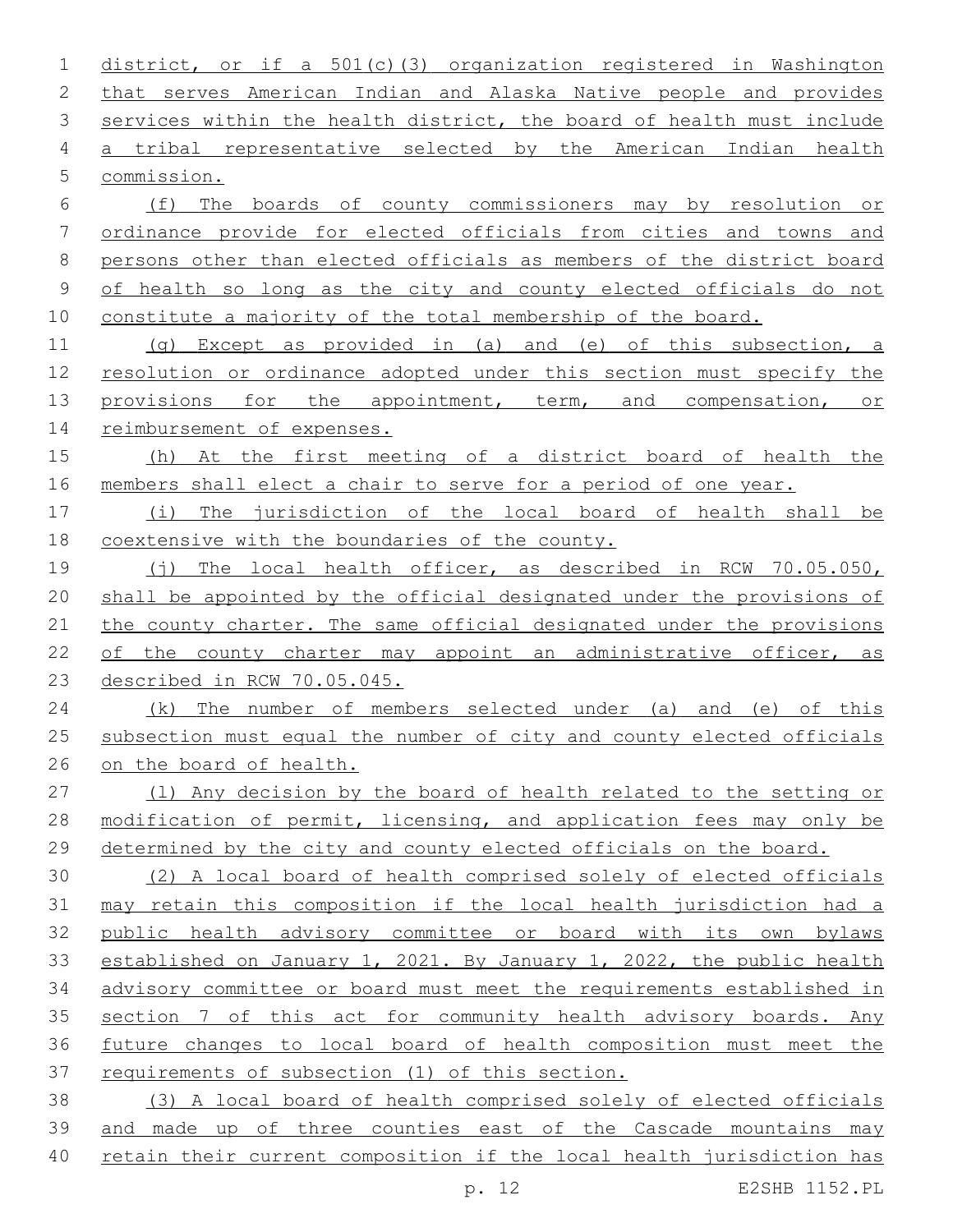1 a public health advisory committee or board that meets the 2 requirements established in section 7 of this act for community 3 health advisory boards by July 1, 2022. If such a local board of 4 health does not establish the required community health advisory 5 board by July 1, 2022, it must comply with the requirements of 6 subsection (1) of this section. Any future changes to local board of 7 health composition must meet the requirements of subsection (1) of 8 this section.

9 **Sec. 6.** RCW 70.46.031 and 1995 c 43 s 11 are each amended to 10 read as follows:

11 ((A health district to consist of one county may be created 12 whenever the county legislative authority of the county shall pass a 13 resolution or ordinance to organize such a health district under 14 chapter 70.05 RCW and this chapter.

15 The resolution or ordinance may specify the membership, 16 representation on the district health board, or other matters 17 relative to the formation or operation of the health district. The 18 county legislative authority may appoint elected officials from 19 cities and towns and persons other than elected officials as members 20 of the health district board so long as persons other than elected 21 officials do not constitute a majority.

22 Any single county health district existing on the effective date 23 of this act shall continue in existence unless and until changed by 24 affirmative action of the county legislative authority.))

 (1) Except as provided in subsection (2) of this section, a health district to consist of one county may be created whenever the 27 county legislative authority of the county shall pass a resolution or ordinance to organize such a health district under chapter 70.05 RCW 29 and this chapter. The resolution or ordinance may specify the membership, representation on the district health board, or other matters relative to the formation or operation of the health district. In addition to the membership of the district health board determined through resolution or ordinance, the district health board must also include the members selected under (a) and (e) of this subsection.

 (a) The remaining board members must be persons who are not elected officials and must be selected from the following categories consistent with the requirements of this section and the rules adopted by the state board of health under section 8 of this act: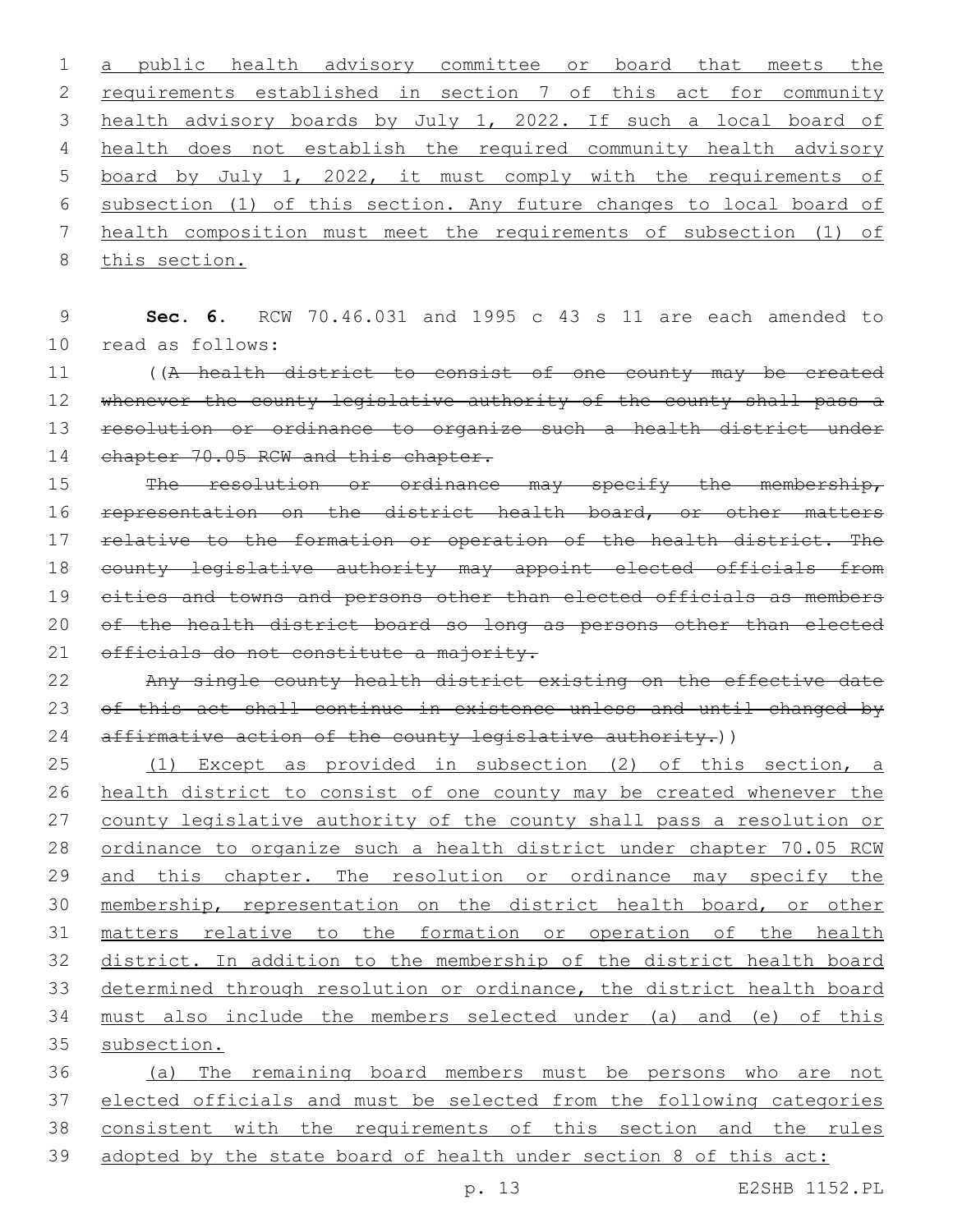| 1             | Public health, health care facilities, and providers. This<br>(i)     |
|---------------|-----------------------------------------------------------------------|
| 2             | category consists of persons practicing or employed in the county who |
| 3             | are:                                                                  |
| 4             | (A) Medical ethicists;                                                |
| 5             | Epidemiologists;<br>(B)                                               |
| 6             | Experienced in environmental public health, such<br>(C)<br>as<br>а    |
| 7             | registered sanitarian;                                                |
| 8             | (D) Community health workers;                                         |
| $\mathcal{G}$ | (E) Holders of master's degrees or higher in public health or the     |
| 10            | equivalent;                                                           |
| 11            | (F)<br>Employees of a hospital located in the county; or              |
| 12            | (G) Any of the following providers holding an active or retired       |
| 13            | license in good standing under Title 18 RCW:                          |
| 14            | Physicians or osteopathic physicians;<br>(T)                          |
| 15            | (II) Advanced registered nurse practitioners;                         |
| 16            | (III) Physician assistants or osteopathic physician assistants;       |
| 17            | (IV) Registered nurses;                                               |
| 18            | Dentists;<br>(V)                                                      |
| 19            | (VI)<br>Naturopaths; or                                               |
| 20            | (VII) Pharmacists;                                                    |
| 21            | (ii) Consumers of public health. This category consists of county     |
| 22            | residents who have self-identified as having faced significant health |
| 23            | inequities or as having lived experiences with public health-related  |
| 24            | programs such as: The special supplemental nutrition program for      |
| 25            | women, infants, and children; the supplemental nutrition program;     |
| 26            | home visiting; or treatment services. It is strongly encouraged that  |
| 27            | individuals from historically marginalized and underrepresented       |
| 28            | communities are given preference. These individuals may not be        |
| 29            | elected officials and may not have any fiduciary obligation to a      |
| 30            | health facility or other health agency, and may not have a material   |
| 31            | financial interest in the rendering of health services; and           |
| 32            | (iii) Other community stakeholders. This category consists of         |
| 33            | persons representing the following types of organizations located in  |
| 34            | the county:                                                           |
| 35            | (A) Community-based organizations or nonprofits that work with        |
| 36            | populations experiencing health inequities in the county;             |
| 37            | (B) The business community; or                                        |
| 38            | (C) The environmental public health regulated community.              |
| 39            | (b) The board members selected under (a) of this subsection must      |
| 40            | be approved by a majority vote of the board of county commissioners.  |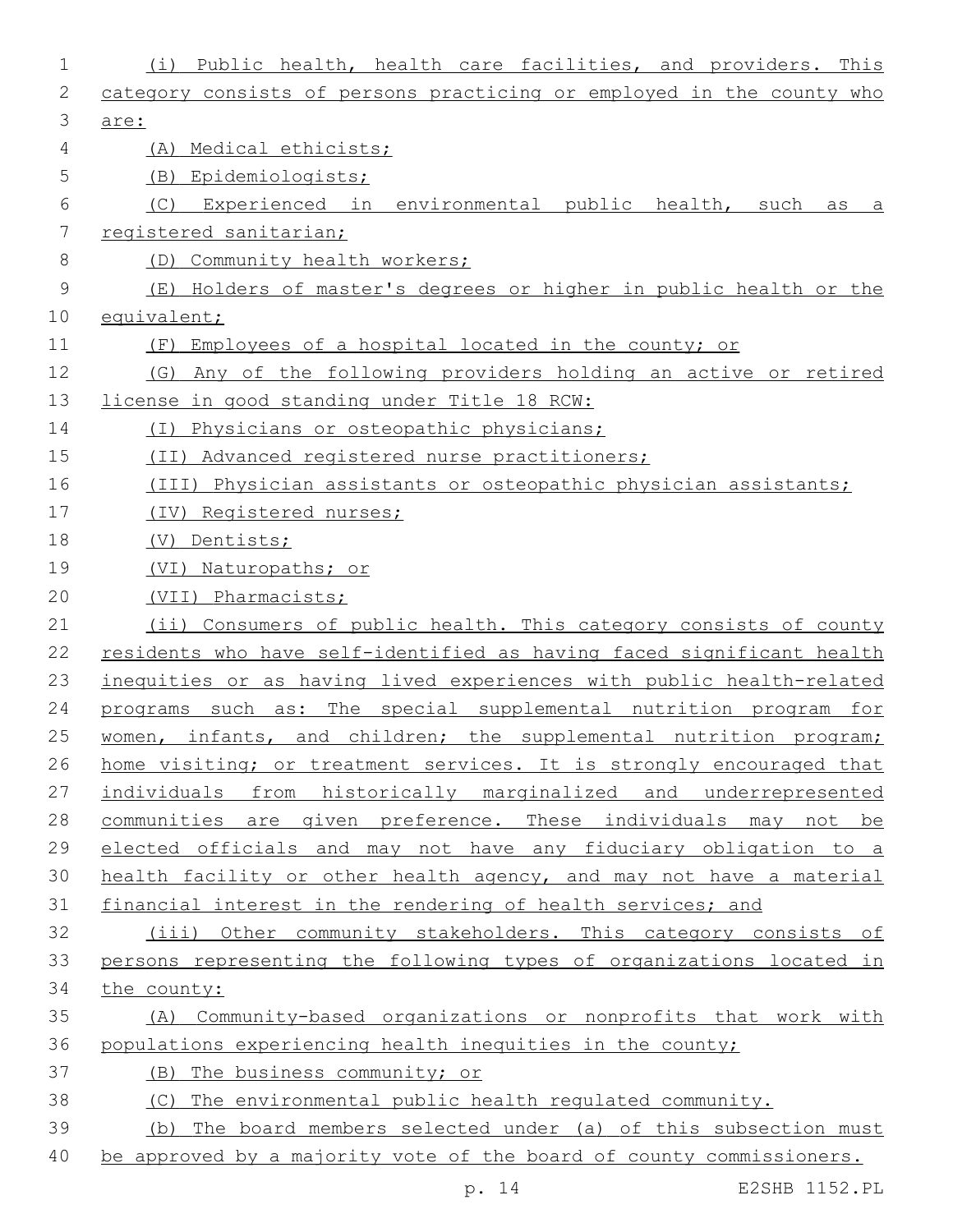(c) If the number of board members selected under (a) of this subsection is evenly divisible by three, there must be an equal number of members selected from each of the three categories. If there are one or two members over the nearest multiple of three, those members may be selected from any of the three categories. If there are two members over the nearest multiple of three, each member over the nearest multiple of three must be selected from a different category. However, if the board of health demonstrates that it 9 attempted to recruit members from all three categories and was unable to do so, the board may select members only from the other two categories. (d) There may be no more than one member selected under (a) of 13 this subsection from one type of background or position. (e) If a federally recognized Indian tribe holds reservation, trust lands, or has usual and accustomed areas within the county, or if a 501(c)(3) organization registered in Washington that serves American Indian and Alaska Native people and provides services within the county, the board of health must include a tribal representative selected by the American Indian health commission. 20 (f) The county legislative authority may appoint elected officials from cities and towns and persons other than elected officials as members of the health district board so long as the city and county elected officials do not constitute a majority of the 24 total membership of the board. (g) Except as provided in (a) and (e) of this subsection, a 26 resolution or ordinance adopted under this section must specify the 27 provisions for the appointment, term, and compensation, or reimbursement of expenses. (h) The jurisdiction of the local board of health shall be coextensive with the boundaries of the county. (i) The local health officer, as described in RCW 70.05.050, shall be appointed by the official designated under the provisions of the resolution or ordinance. The same official designated under the 34 provisions of the resolution or ordinance may appoint an administrative officer, as described in RCW 70.05.045. (j) At the first meeting of a district board of health the members shall elect a chair to serve for a period of one year. (k) The number of members selected under (a) and (e) of this subsection must equal the number of city and county elected officials on the board of health.

p. 15 E2SHB 1152.PL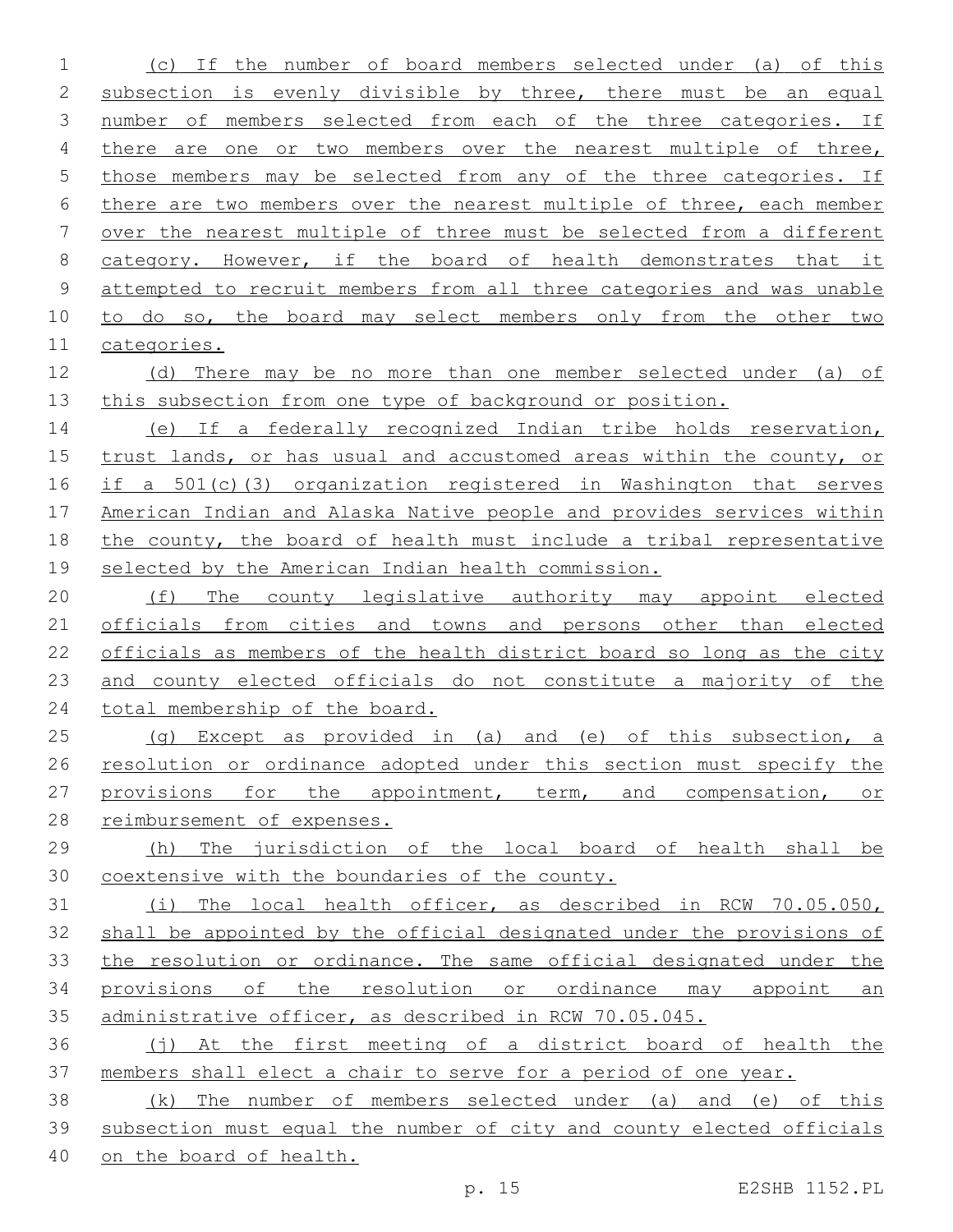(l) Any decision by the board of health related to the setting or 2 modification of permit, licensing, and application fees may only be 3 determined by the city and county elected officials on the board.

 (2) A local board of health comprised solely of elected officials may retain this composition if the local health jurisdiction had a public health advisory committee or board with its own bylaws established on January 1, 2021. By January 1, 2022, the public health advisory committee or board must meet the requirements established in 9 section 7 of this act for community health advisory boards. Any future changes to local board of health composition must meet the requirements of subsection (1) of this section.

 NEW SECTION. **Sec. 7.** A new section is added to chapter 70.46 13 RCW to read as follows:

14 (1) A community health advisory board shall:

 (a) Provide input to the local board of health in the recruitment and selection of an administrative officer, pursuant to RCW 70.05.045, and local health officer, pursuant to RCW 70.05.050;

 (b) Use a health equity framework to conduct, assess, and identify the community health needs of the jurisdiction, and review and recommend public health policies and priorities for the local health jurisdiction and advisory board to address community health 22 needs;

 (c) Evaluate the impact of proposed public health policies and programs, and assure identified health needs and concerns are being 25 met;

 (d) Promote public participation in and identification of local 27 public health needs;

 (e) Provide community forums and hearings as assigned by the 29 local board of health;

 (f) Establish community task forces as assigned by the local 31 board of health;

 (g) Review and make recommendations to the local health 33 jurisdiction and local board of health for an annual budget and fees; 34 and

 (h) Review and advise on local health jurisdiction progress in achieving performance measures and outcomes to ensure continuous 37 quality improvement and accountability.

 (2) The advisory board shall consist of nine to 21 members appointed by the local board of health. The local health officer and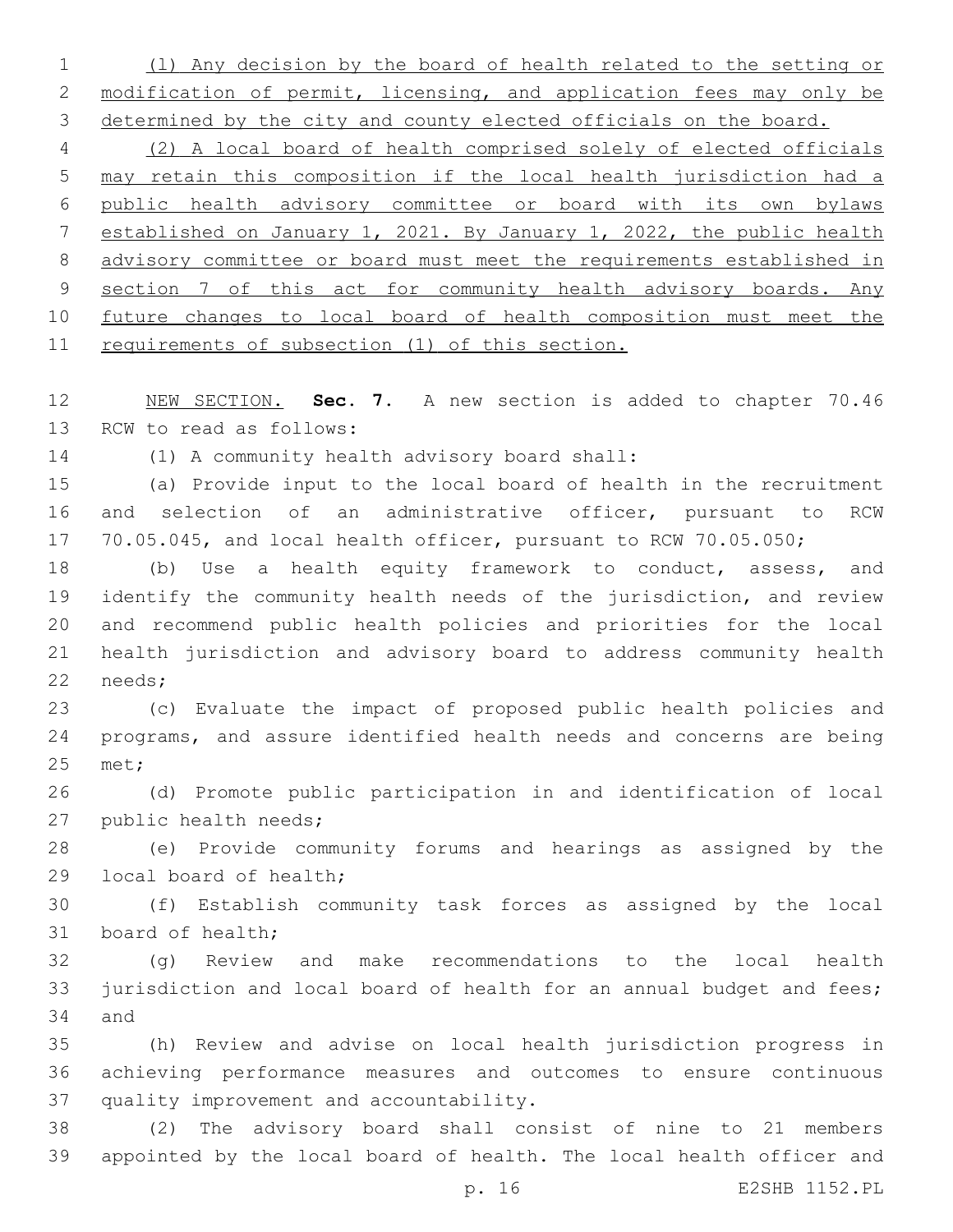a member of the local board of health shall serve as ex officio 2 members of the board.

 (3) The advisory board must be broadly representative of the character of the community. Membership preference shall be given to tribal, racial, ethnic, and other minorities. The advisory board must consist of a balance of members with expertise, career experience, and consumer experience in areas impacting public health and with populations served by the health department. The board's composition 9 shall include:

(a) Members with expertise in and experience with:

11 (i) Health care access and quality;

 (ii) Physical environment, including built and natural 13 environments;

 (iii) Social and economic sectors, including housing, basic 15 needs, education, and employment;

16 (iv) Business and philanthropy;

(v) Communities that experience health inequities;

18 (vi) Government; and

(vii) Tribal communities and tribal government.

20 (b) Consumers of public health services;

 (c) Community members with lived experience in any of the areas 22 listed in (a) of this subsection; and

 (d) Community stakeholders, including nonprofit organizations, the business community, and those regulated by public health.

 (4) The local health jurisdiction and local board of health must actively recruit advisory board members in a manner that solicits broad diversity to assure representation from marginalized communities including tribal, racial, ethnic, and other minorities.

 (5) Advisory board members shall serve for staggered three-year terms. This does not preclude any member from being reappointed.

 (6) The advisory board shall, at the first meeting of each year, select a chair and vice chair. The chair shall preside over all advisory board meetings and work with the local health jurisdiction administrator, or their designee, to establish board meeting agendas.

 (7) Staffing for the advisory board shall be provided by the 36 local health jurisdiction.

 (8) The advisory board shall hold meetings monthly, or as otherwise determined by the advisory board at a place and time to be decided by the advisory board. Special meetings may be held on call